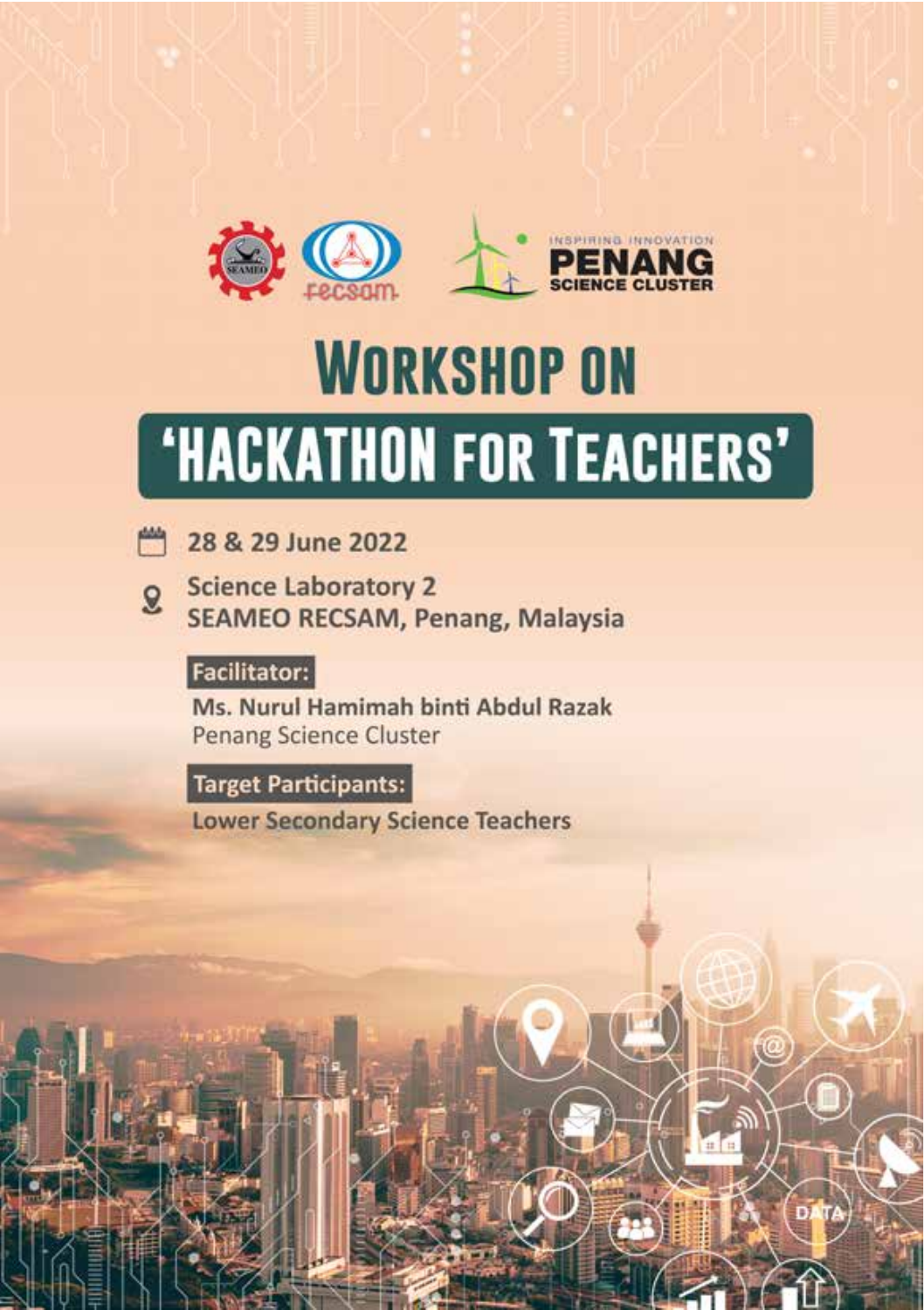#### **Rationale**

The rapid rise of Big Data, Internet of Things (IoT), and Artificial Intelligence (AI) applications, in light of society's rising digitisation, has enhanced the demand for experienced individuals in STEM fields. The craze surrounding these applications has presented STEM educators with a slew of new difficulties and opportunities (Benita et al., 2021). IoT is a global network that connects things and materials to the Internet to enable them to interact or communicate with their surroundings (Abd-Ali et al., 2020). IoT was introduced in education, allowing Internet-based communications to be used in between physical things, sensors, and controls. Massive changes were made to educational institutions by using embedding Augmented Reality (AR), sensors in things and incorporating cloud computing (Bagheri et al., 2016).

Arduino is an open-source platform used for building electronics projects. Arduino consists of both a physical programmable circuit board (often referred to as a microcontroller) and a piece of software, or IDE (Integrated Development Environment) that runs on your computer, used to write and upload computer code to the physical board. Introduced in 2005 the Arduino platform was designed to provide an inexpensive and easy way for hobbyists, students and professionals to create devices that interact with their environment using sensors and actuators (Louis, 2016). Arduino is an open source computing platform for building and programming electronic devices based on basic microcontroller boards. It can also operate as a little computer, taking inputs and regulating outputs for a range of electronic devices, exactly like other microcontrollers. Furthermore, the Arduino IDE makes programming easier by using a simplified form of C++.

### **Objective**

At the end of the workshop, participants will be able to:

- 1. Learn the basics of electronics using Arduino microcontroller and how to create basic circuits with the breadboard.
- 2. Acquire Arduino programming language and Integrated Development Environment (IDE).
- 3. Cram how to troubleshoot and fix errors while developing basic Arduino circuits.

#### **Equipment**

Equipment/material needed for the workshop will be provided by organiser and collaborator. **Participants are required to bring their own laptop.**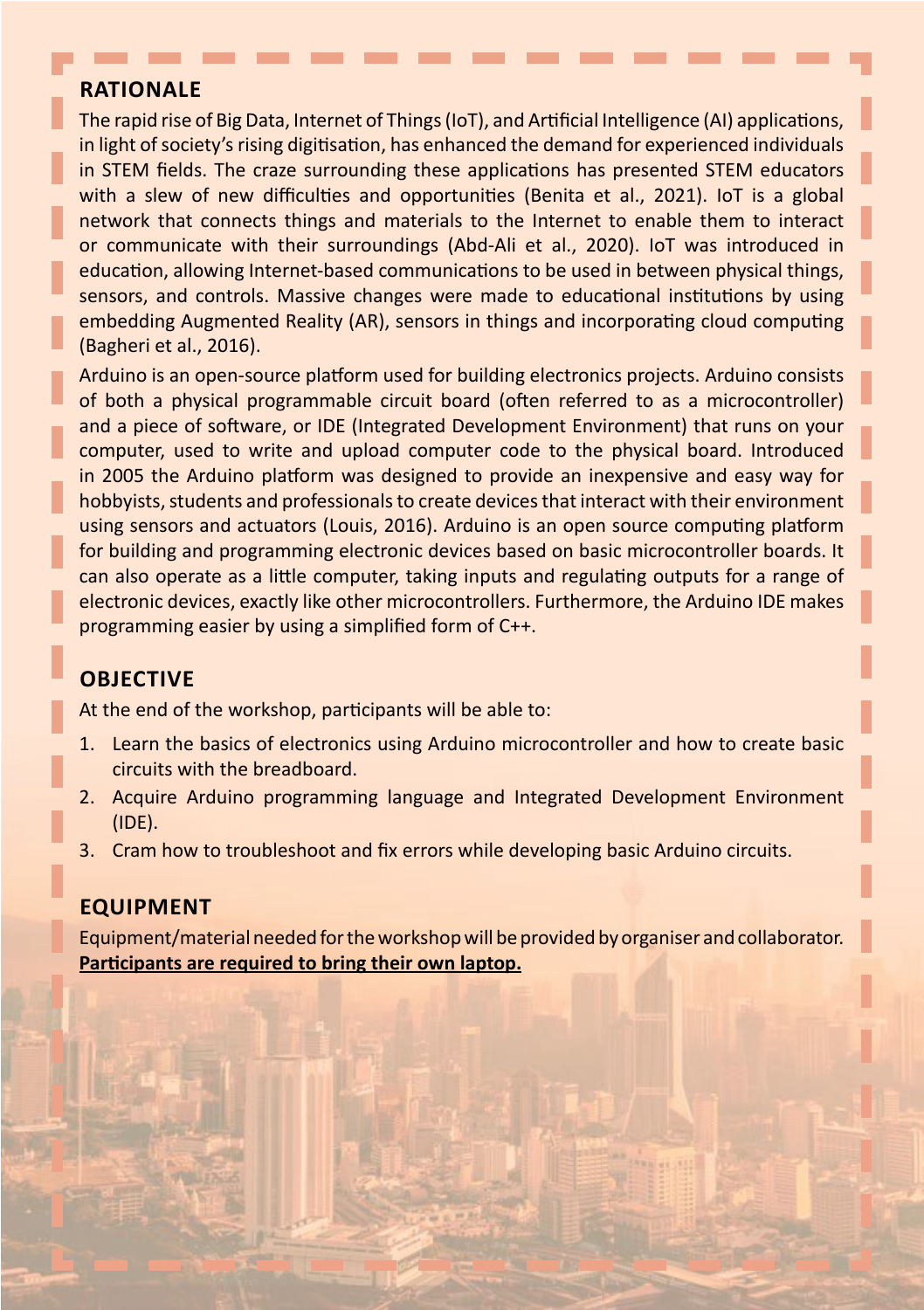#### **Workshop Programme**

| DAY 1 (28 June 2022, Tuesday) |                                                                           |
|-------------------------------|---------------------------------------------------------------------------|
| $8.15 - 8.45$ a.m.            | Registration                                                              |
| $8.45 - 9.00$ a.m.            | <b>Briefing</b>                                                           |
| $9.00 - 10.30$ a.m.           | Overview of the Workshop and Introduction to Arduino                      |
| $10.30 - 11.00$ a.m.          | Group Photo & Morning Tea                                                 |
| $11.00$ a.m. $-1.00$ p.m.     | Cont. Introduction to Arduino                                             |
| $1.00 - 2.00$ p.m.            | Lunch                                                                     |
| DAY 1 (28 June 2022, Tuesday) |                                                                           |
| $2.00 - 3.00$ p.m.            | Introduction to Design Thinking + Sustainable Development<br>Goals (SDGs) |
| $3.00 - 4.00$ p.m.            | <b>Group Project-Brainstorm</b>                                           |

| DAY 2 (29 June 2022, Wednesday) |                                                                      |
|---------------------------------|----------------------------------------------------------------------|
| $9.00 - 10.30$ a.m.             | <b>Group Project:</b><br>Prototyping<br>(2) Presentation Preparation |
| $10.30 - 11.00$ a.m.            | <b>Morning Tea</b>                                                   |
| $11.00$ a.m. $-1.00$ p.m.       | Cont. Group Project                                                  |
| $1.00 - 2.00$ p.m.              | Lunch                                                                |
| $2.00 - 3.30$ p.m.              | Presentation                                                         |
| $3.30 - 4.00$ p.m.              | Evaluation                                                           |
|                                 | <b>Closing &amp; Certificate Presentation Ceremony</b>               |
|                                 | Announcement of Winner & Certificate Presentation                    |

#### **Workshop Facilitator**



**Ms. Nurul Hamimah binti Abdul Razak** is a Programme Executive at Penang Science Cluster. She obtained her Bachelors of Applied Science from Universiti Sains Malaysia majoring in Engineering Physics. She manages various programmes including Project Ignite Senior using Arduino MakerUno and TinkerCAD circuit simulation, TechMentor Robotics using Lego Mindstorms EV3 with EV3 Classroom and Open Roberta Lab simulation, Lab-on-Wheels to support Physics and Chemistry teachers, and Youth TechCamp to develop media literacy skills among youth.